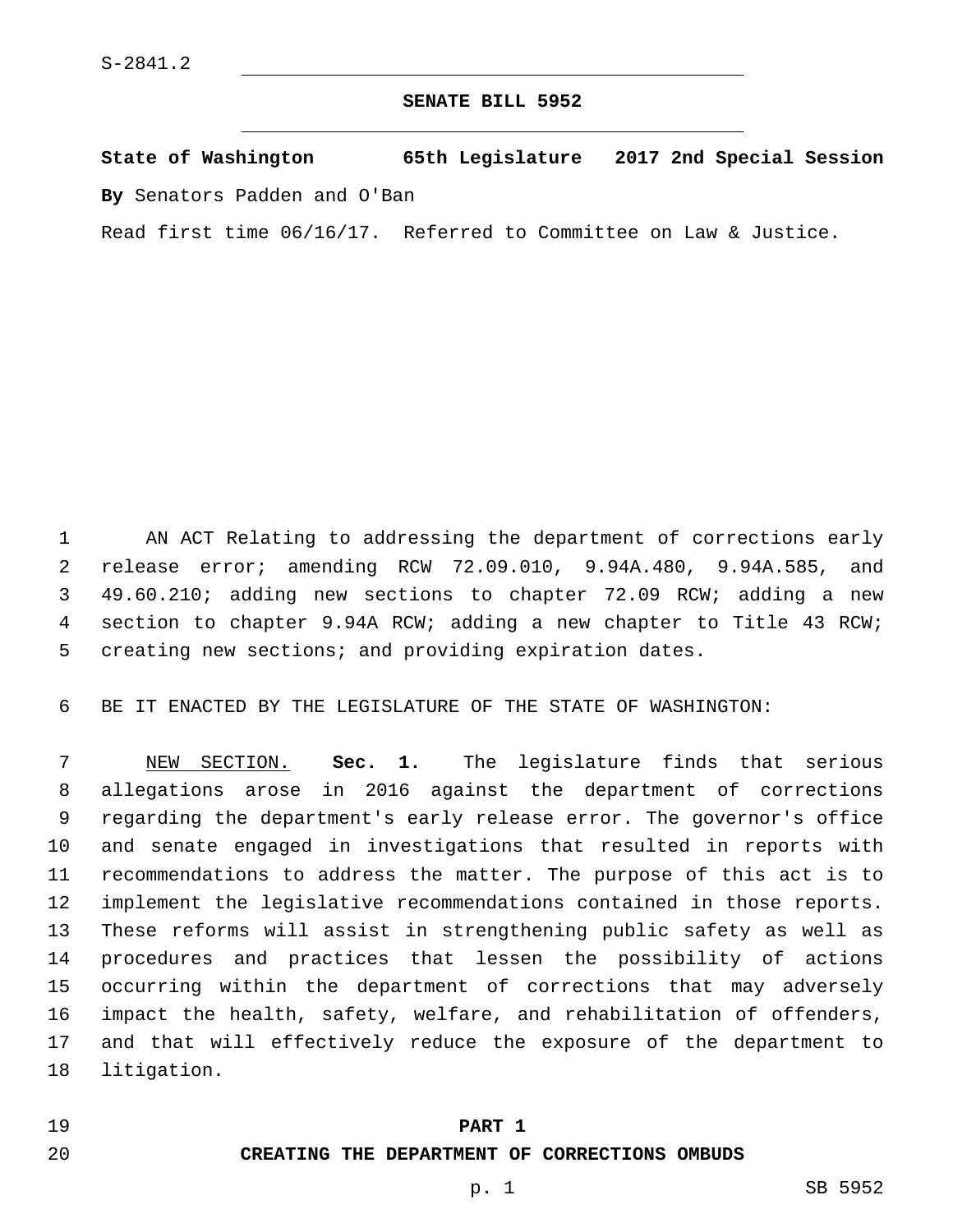NEW SECTION. **Sec. 2.** Subject to the availability of amounts appropriated for this specific purpose, the office of the corrections ombuds is created for the purpose of providing information to inmates, family members, representatives of inmates, department employees, and others regarding the rights of inmates; providing technical assistance to support inmate self-advocacy; identifying systemic issues and responses for the governor and the legislature to 8 act upon; reporting to the legislature; and ensuring compliance with relevant statutes, rules, and policies pertaining to conditions of correctional facilities, services, and treatment of inmates under the jurisdiction of the department.

 NEW SECTION. **Sec. 3.** The definitions in this section apply throughout this chapter unless the context clearly requires otherwise.

 (1) "Abuse" means any act or failure to act by a department employee, subcontractor, or volunteer which was performed, or which was failed to be performed, knowingly, recklessly, or intentionally, and which caused, or may have caused, injury or death to an inmate.

 (2) "Corrections ombuds" or "ombuds" means the corrections ombuds, staff of the corrections ombuds, and volunteers with the 21 office of the corrections ombuds.

 (3) "Council" means the ombuds advisory council established in 23 section  $4(1)$  of this act.

(4) "Department" means the department of corrections.

 (5) "Inmate" means a person committed to the physical custody of the department, including persons residing in a correctional institution or facility and persons received from another state, another state agency, a county, or the federal government.

 (6) "Neglect" means a negligent act or omission by any department employee, subcontractor, or volunteer which caused, or may have 31 caused, injury or death to an inmate.

(7) "Office" means the office of the corrections ombuds.

 (8) "Organization" means the private nonprofit organization that 34 operates the office of the corrections ombuds.

 NEW SECTION. **Sec. 4.** (1) Subject to the availability of amounts appropriated for this specific purpose, no later than August 1, 2017, the governor shall convene an ombuds advisory council with several purposes in support of the ombuds function. The council shall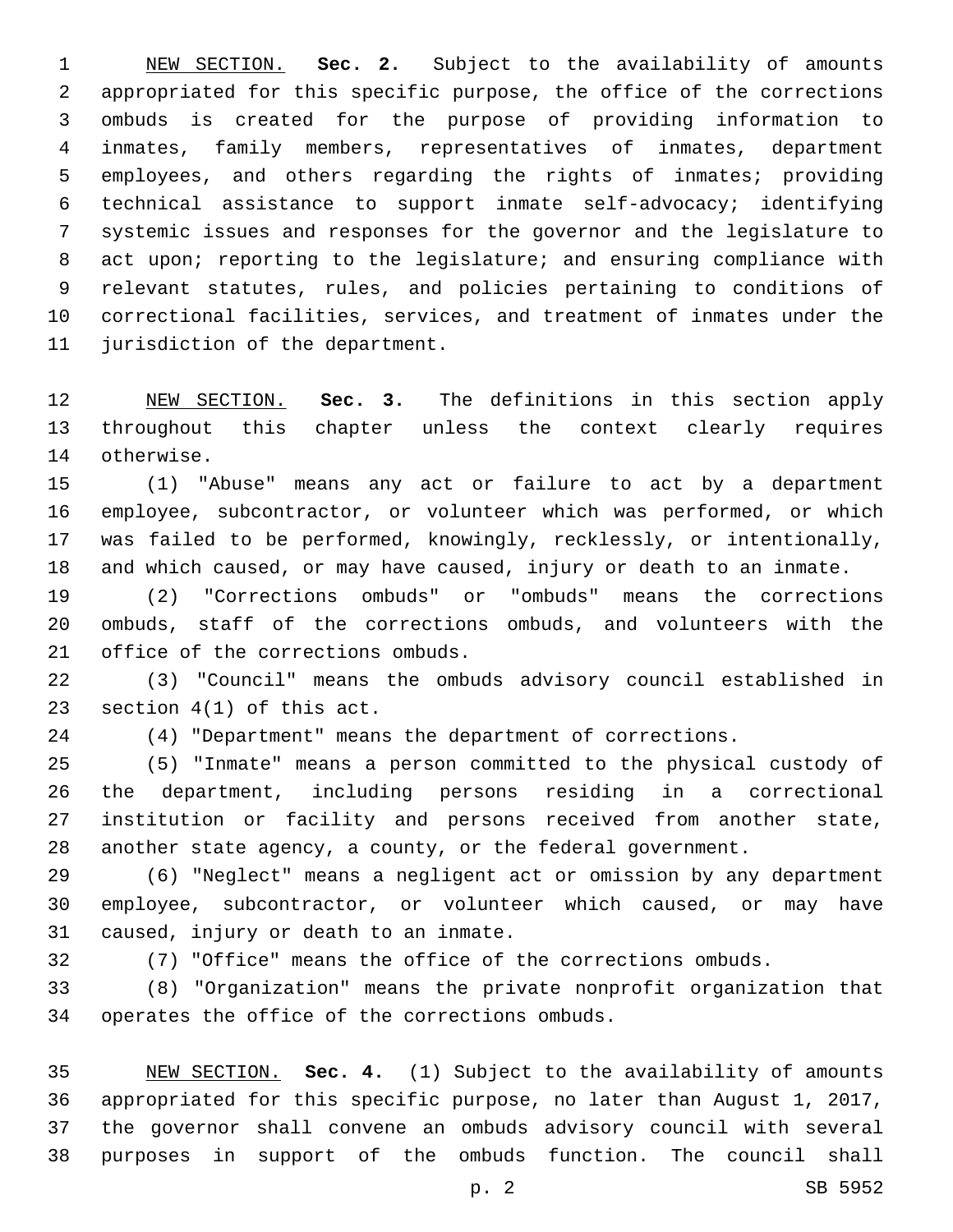participate in a priority setting process for the purpose of developing priority recommendations to the ombuds, review data collected by the ombuds, review reports issued by the ombuds prior to their release, and make recommendations to the ombuds regarding the accomplishment of its purposes. The council also has authority to issue its own reports and recommendations. The council must biannually review the ombuds' performance, including its compliance with its internal bylaws and other adopted standards of practice, reporting to the governor and the legislature regarding its findings. The council must provide the legislature with recommendations regarding the ombuds budget and changes in the law that would enhance 12 the effectiveness of the ombuds.

 (2) The council initially consists of the following four members: (a) The majority leader and minority leader in the senate shall appoint one member from each of their respective caucuses of the 16 senate.

 (b) The speaker of the house of representatives shall appoint one member from each of the two largest caucuses of the house of 19 representatives.

 (3) The remaining council members consist of the following members, appointed by the governor, and subject to senate 22 confirmation:

 (a) Two former inmates who have successfully reintegrated into 24 the community and are no longer in the custody of the department;

(b) Two family members of current inmates;

 (c) One expert with significant criminal justice or correctional experience who is not an employee or contractor with the state of 28 Washington;

 (d) A community member with extensive knowledge and experience in issues related to racial, ethnic, or religious diversity within the 31 correctional system;

 (e) A community member with extensive knowledge and experience in the accommodation needs of individuals with disabilities;

(f) Two former department of corrections employees;

(g) A current department of corrections chaplain; and

 (h) A community member with dispute resolution training who has experience working in the criminal justice or corrections field.

(4) The council also includes:38

(a) The department staff serving as the internal ombuds, if any;

40 (b) A bargaining unit representative; and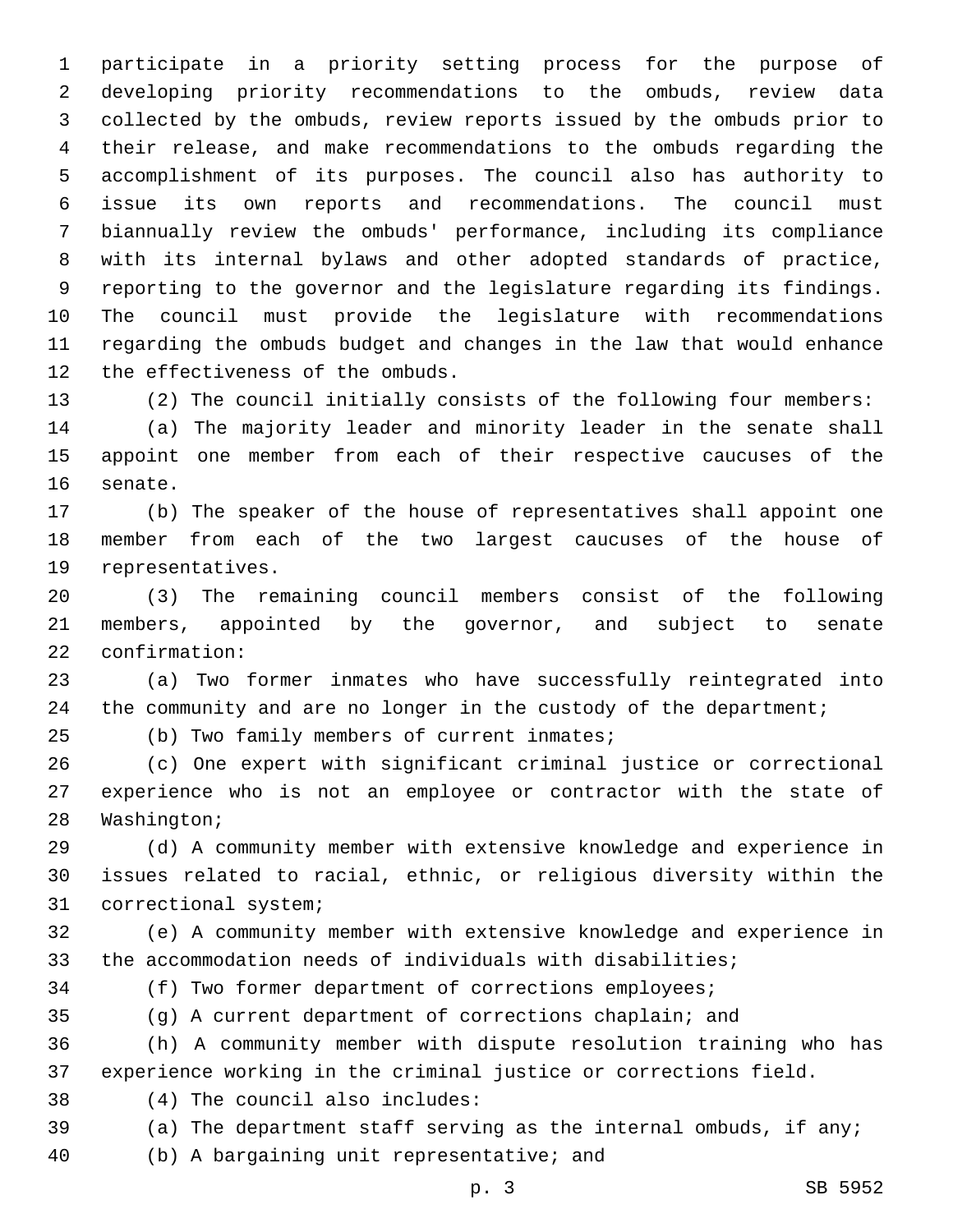(c) A representative of the governor's office.1

 (5) After the full membership is attained, the council shall develop a process for replacing members in case of resignation or expiration of terms. The council must meet at least once a year.

 (6) Councilmembers serve a term of two years, except that the council shall create and implement a system of staggered terms, and no member other than the department staff serving as the internal ombuds may serve more than two consecutive terms. The council shall convene at least quarterly. Councilmembers serve without compensation, except that funds appropriated for the implementation of this chapter may be used to reimburse members who are not employees of Washington state for expenses necessary to the 13 performance of their duties.

 NEW SECTION. **Sec. 5.** (1) Subject to the availability of amounts appropriated for this specific purpose, the department of commerce shall designate, by a competitive bidding process, the nonprofit organization that will contract to operate the office of the corrections ombuds. The contract must last for a period of two years and may be renewed at the end of the term. The department of commerce shall select an organization that possesses, directly or through subcontracts, significant legal expertise, competence with mediation and alternative dispute resolution, and experience working within criminal justice and correctional environments. Other relevant experience may include, but is not limited to, addressing issues relating to chemical dependency treatment, disability and disability- related accommodation, respect for racial, ethnic, and religious diversity, and other civil rights and conditions issues. The selected organization must have experience and the capacity to communicate effectively regarding criminal justice issues with policymakers, stakeholders, and the general public, and must be prepared and able to provide all program and staff support necessary, directly or through subcontracts, to carry out all duties of the office.

 (2) The organization and its subcontractors, if any, are not state agencies or departments, but instead are private, independent 35 entities operating under contract with the state.

 (3) The organization must be an objective and neutral entity that 37 will impartially investigate complaints.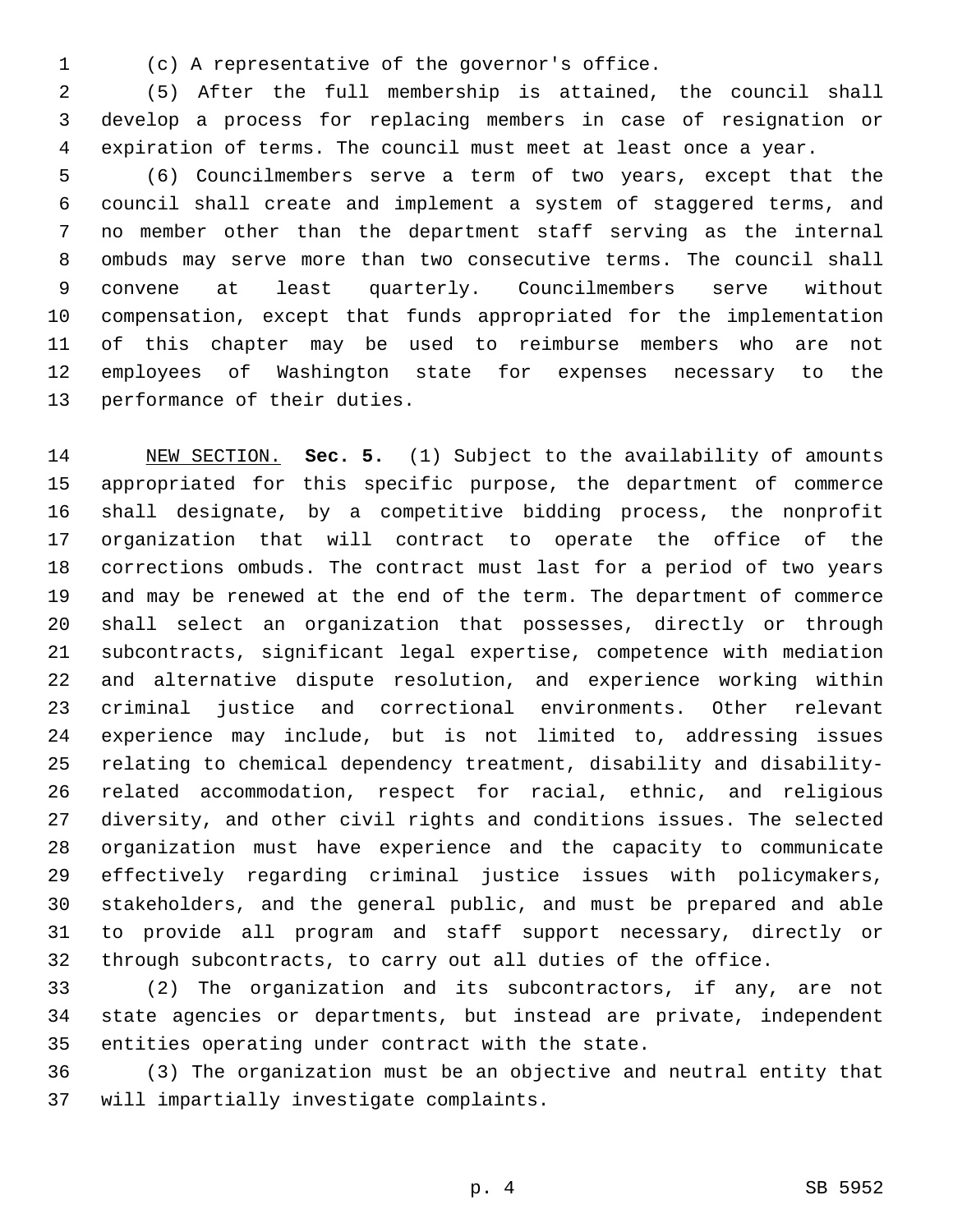(4) The organization is subject to financial and other audits by the state auditor's office, and its employees must abide by the 3 provisions of chapter 42.52 RCW.

NEW SECTION. **Sec. 6.** (1) The ombuds shall:

 (a) Establish priorities for use of the limited resources appropriated to implement this chapter;6

 (b) Develop policies for responding to records requests from the public. These policies shall be similar in scope to the requirements in the public records act except that identifying information about complainants or witnesses must be protected and nondisclosable unless the complainant or witness waives confidentiality;

 (c) Maintain a statewide toll-free telephone number, a collect telephone number, a web site, and a mailing address for the receipt 14 of complaints and inquiries;

 (d) Provide information, as appropriate, to inmates, family members, representatives of inmates, department employees, and others 17 regarding the rights of inmates;

 (e) Provide technical assistance to support inmate participation 19 in self-advocacy;

 (f) Monitor department compliance with applicable federal, state, and local laws, rules, regulations, and policies with a view toward the appropriate health, safety, welfare, and rehabilitation of 23 inmates;

 (g) Monitor and participate in legislative and policy 25 developments affecting correctional facilities;

 (h) Establish a statewide uniform reporting system to collect and analyze data related to complaints regarding the department;

 (i) Establish procedures to receive, investigate, and resolve 29 complaints;

 (j) Submit annually to the council, the governor's office, and the legislature, by November 1st of each year, a report analyzing the work of the office, including any recommendations; and

 (k) Adopt and comply with rules, policies, and procedures 34 necessary to implement this chapter.

 (2)(a) The ombuds may initiate and attempt to resolve an investigation upon his or her own initiative, or upon receipt of a complaint from an inmate, a family member, a representative of an inmate, a department employee, or others, regarding:

39 (i) Abuse or neglect;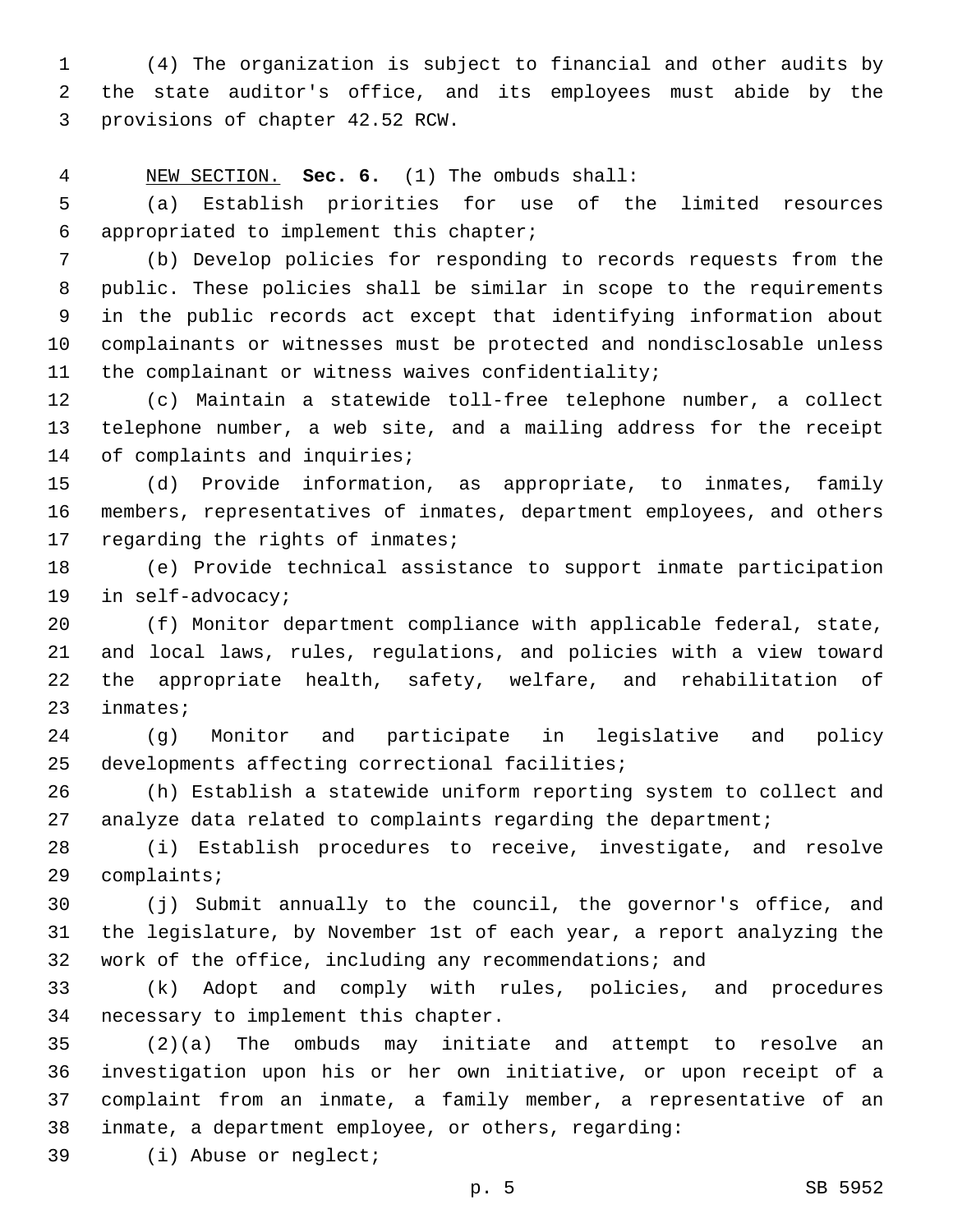(ii) Department decisions or administrative actions;

2 (iii) Inactions or omissions;

(iv) Policies, rules, or procedures; or3

 (v) Alleged violations of law by the department that may adversely affect the health, safety, welfare, and rights of inmates.

 (b) Prior to filing a complaint with the ombuds, a person shall have reasonably pursued resolution of the complaint through the internal grievance, administrative, or appellate procedures with the department. However, in no event may an inmate be prevented from filing a complaint more than ninety business days after filing an internal grievance, regardless of whether the department has completed the grievance process. This subsection (2)(b) does not apply to complaints related to threats of bodily harm including, but not limited to, sexual or physical assaults or the denial of 15 necessary medical treatment.

 (c) The ombuds may decline to investigate any complaint as 17 provided by the rules adopted under this chapter.

 (d) If the ombuds does not investigate a complaint, the ombuds shall notify the complainant of the decision not to investigate and 20 the reasons for the decision.

 (e) The ombuds may not investigate any complaints relating to an inmate's underlying criminal conviction.22

 (f) The ombuds may not investigate a complaint from a department employee that relates to the employee's employment relationship with 25 the department.

 (g) The ombuds may refer complainants and others to appropriate 27 resources, agencies, or departments.

 (h) The ombuds may not levy any fees for the submission or 29 investigation of complaints.

 (i) At the conclusion of an investigation of a complaint, the ombuds must render a public decision on the merits of each complaint, except that the documents supporting the decision are subject to the confidentiality provisions of section 8 of this act. The ombuds must communicate the decision to the inmate, if any, and to the department. The ombuds must state their recommendations and reasoning if, in the ombuds' opinion, the department or any employee thereof 37 should:

38 (i) Consider the matter further;

- 39 (ii) Modify or cancel any action;
- 40 (iii) Alter a rule, practice, or ruling;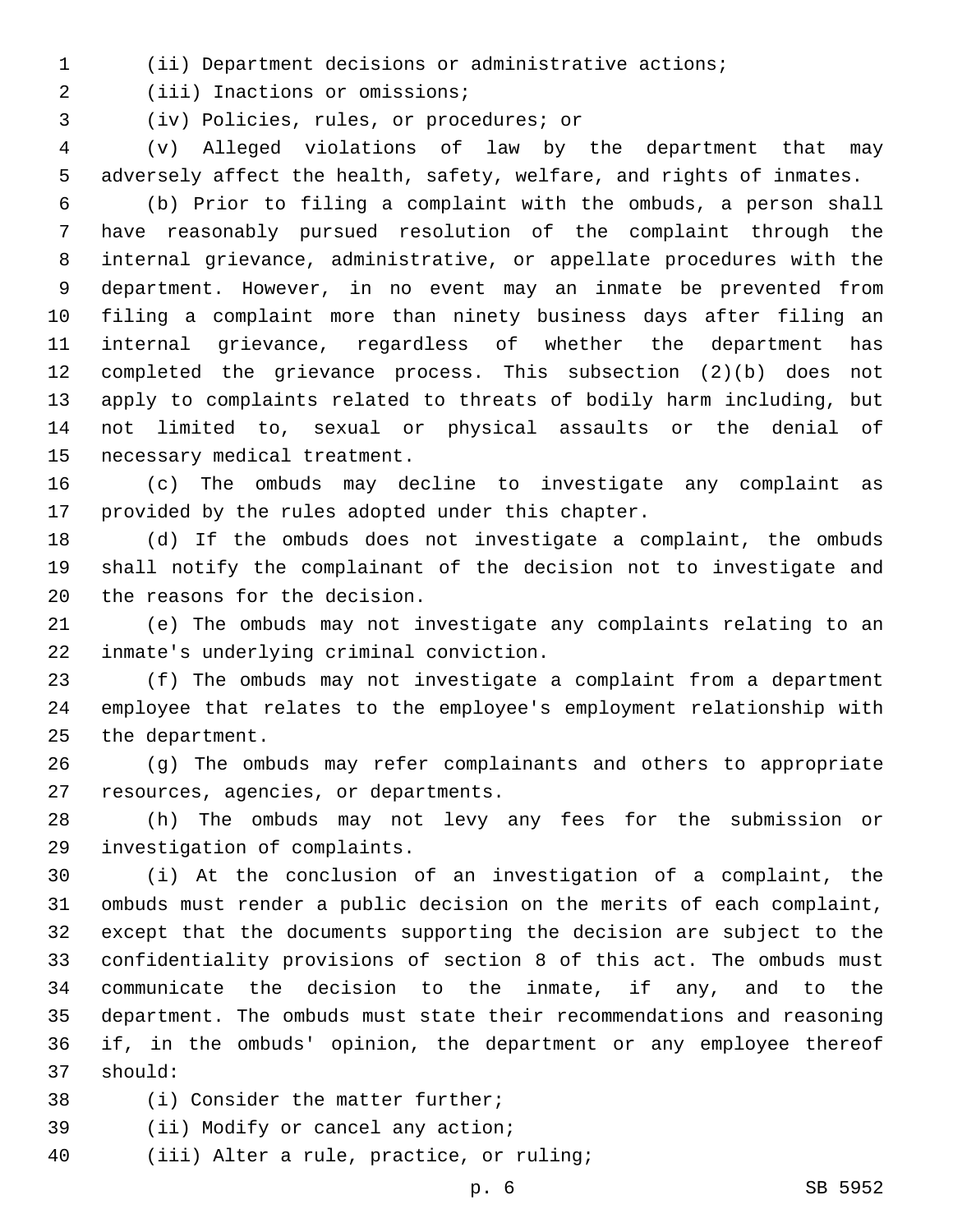(iv) Explain in detail the administrative action in question;

(v) Rectify an omission; or2

3 (vi) Take any other action.

 (j) If the ombuds so requests, the department must, within the time specified, inform the ombuds about any action taken on the recommendations or the reasons for not complying with the 7 recommendations.

 (k) If the ombuds believes, based on the investigation, that there has been or continues to be a significant inmate health, safety, welfare, or rehabilitation issue, the ombuds must report the finding to the governor and the appropriate committees of the 12 legislature.

 (l) Before announcing a conclusion or recommendation that expressly, or by implication, criticizes a person or the department, the ombuds shall consult with that person or the department. The ombuds may request to be notified by the department, within a specified time, of any action taken on any recommendation presented. The ombuds must notify the inmate, if any, of the actions taken by the department in response to the ombuds' recommendations.

 (3) This chapter does not require inmates to file a complaint with the ombuds in order to exhaust available administrative remedies for purposes of the prison litigation reform act of 1995, P.L.  $23 \quad 104-134$ .

 NEW SECTION. **Sec. 7.** (1) The department must permit the ombuds to enter and inspect, at any reasonable time, any correctional facility for the purpose of carrying out its duties under this chapter. The ombuds may inspect, view, photograph, and video record all areas of the facility that are used by inmates or are accessible to inmates. Before releasing any photographs or video recordings taken within a correctional facility, the ombuds must consult with the department concerning any safety or security issues.

(2) The department must allow the ombuds reasonable access to:

 (a) Inmates, which includes the opportunity to meet and communicate privately and confidentially with individuals regularly, both formally and informally, by telephone, mail, and in person; and

 (b) Department employees, or other persons, who might be reasonably believed to have knowledge of the incident under investigation, which includes the opportunity to interview those individuals.39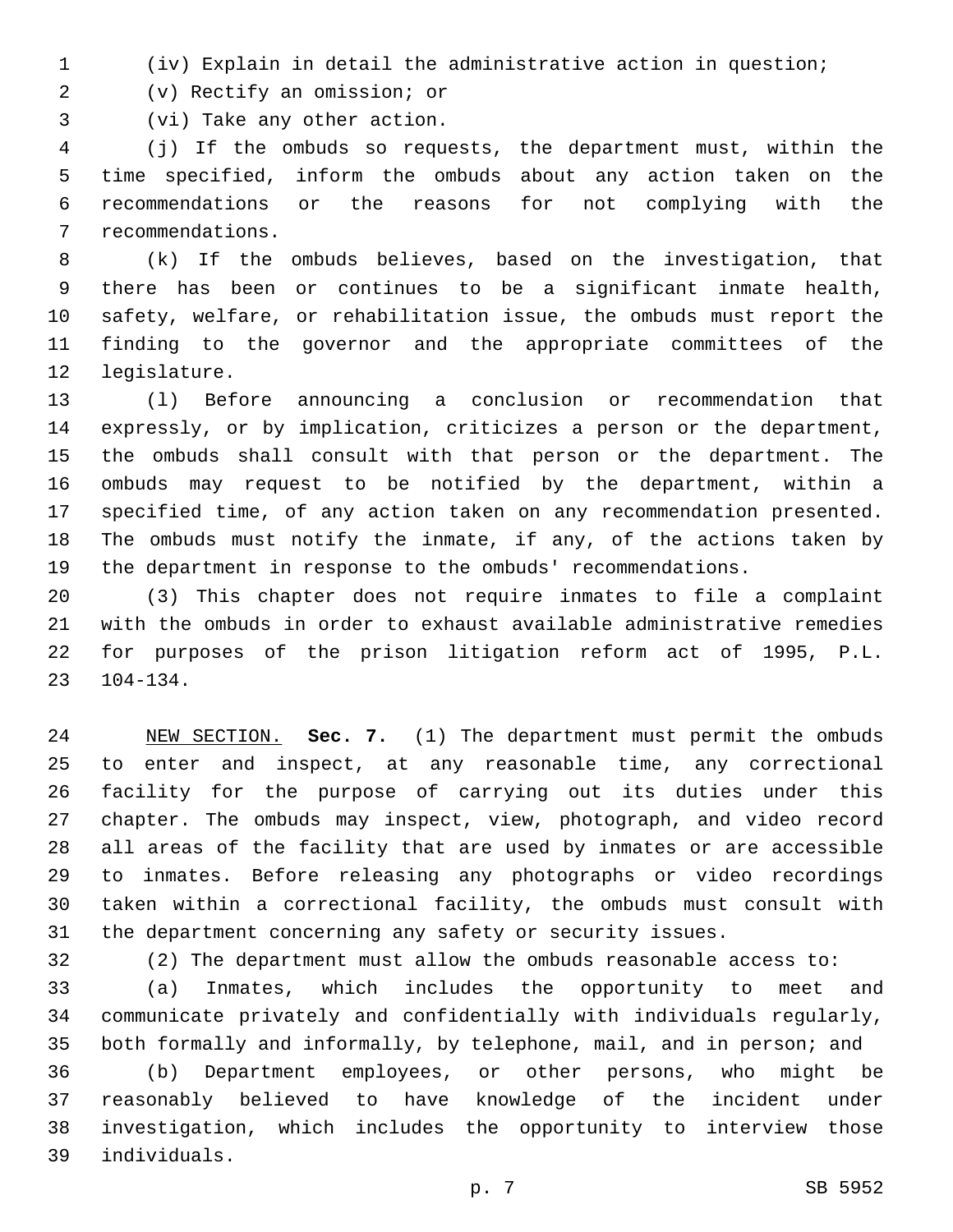(3) Upon the ombuds' request, the department shall grant the ombuds the right to access, inspect, and copy all relevant information, records, or documents in the possession or control of the department that the ombuds considers necessary in an investigation of a complaint filed under this chapter, and must assist the ombuds in obtaining the necessary releases of documents that are specifically restricted or privileged for use by the ombuds.

 (4) Following notification from the ombuds with a written demand for access to agency records, the delegated department staff must provide the ombuds with access to the requested documentation not later than twenty business days after the ombuds' written request for 12 the records.

 (5) A state or local government agency or entity that has records that are relevant to a complaint or an investigation conducted by the ombuds must provide the ombuds with access to such records.

 (6) The department may not hinder the lawful actions of the ombuds or employees of the office, or willfully refuse to comply with 18 lawful demands of the office.

 (7) The ombuds must work with the department to minimize disruption to the operations of the department due to ombuds activities, and must comply with the department's security clearance processes, provided these processes do not impede the activities 23 outlined in this chapter.

 NEW SECTION. **Sec. 8.** (1) Correspondence and communication with the office is confidential and must be protected as privileged correspondence in the same manner as legal correspondence or communication.

 (2) The office shall establish confidentiality rules and procedures for all information maintained by the office.

 (3) The office shall preserve the confidentiality of information obtained while providing services, including general information, technical assistance, and investigations, to individuals, including inmates, family members and representatives of inmates, department employees, and others. Confidential information may not be disclosed unless the individual gives informed consent, the disclosure is impliedly authorized in order to carry out ombuds services, or the disclosure is authorized by subsection (4) of this section.

 (4) To the extent the ombuds reasonably believes necessary, the ombuds:39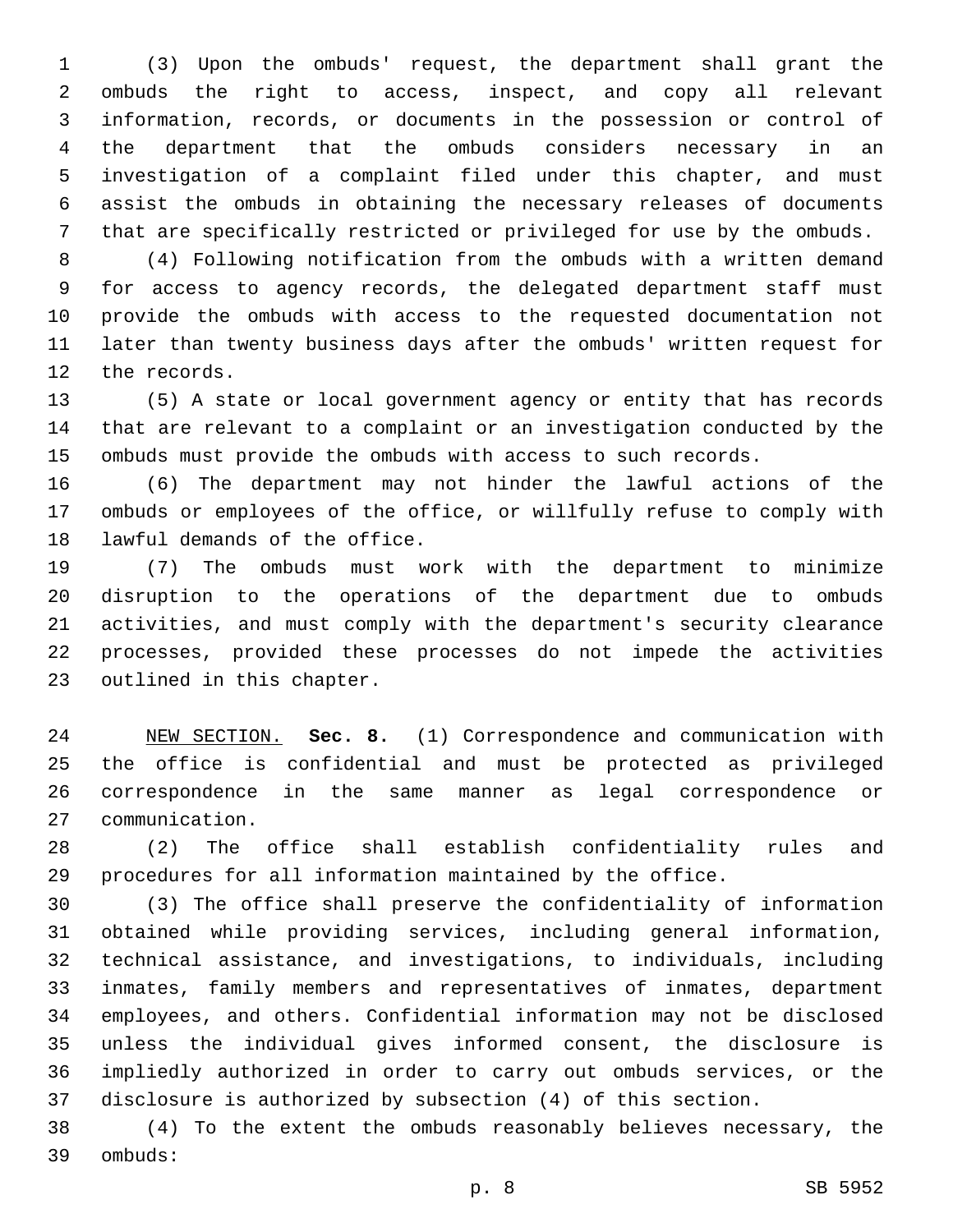(a) Must reveal information obtained in the course of providing ombuds services to prevent reasonably certain death or substantial 3 bodily harm; and

 (b) May reveal information obtained in the course of providing ombuds services to prevent the commission of a crime.

 (5) If the ombuds receives personally identifying information about individual corrections staff during the course of an investigation that the ombuds determines is unrelated or unnecessary to the subject of the investigation or recommendation for action, the ombuds will not further disclose such information. If the ombuds determines that such disclosure is necessary to an investigation or recommendation, the ombuds will contact the staff member as well as the bargaining unit representative before any disclosure.

 NEW SECTION. **Sec. 9.** (1) A civil action may not be brought against any employee of the office for good faith performance of responsibilities under this chapter.

 (2) No discriminatory, disciplinary, or retaliatory action may be taken against a department employee, subcontractor, or volunteer, an inmate, or a family member or representative of an inmate for any communication made, or information given or disclosed, to aid the office in carrying out its responsibilities, unless the communication or information is made, given, or disclosed maliciously or without 23 good faith.

 (3) This section is not intended to infringe on the rights of an employer to supervise, discipline, or terminate an employee for other 26 reasons.

## **PART 2**

#### **DEPARTMENT OF CORRECTIONS**

 **Sec. 10.** RCW 72.09.010 and 1995 1st sp.s. c 19 s 2 are each 30 amended to read as follows:

 It is the intent of the legislature to establish a comprehensive system of corrections for convicted law violators within the state of Washington to accomplish the following objectives.

34 (1) The ((system should)) highest duty of the department and the 35 secretary is to ensure the public safety. The system should be designed and managed to provide the maximum feasible safety for the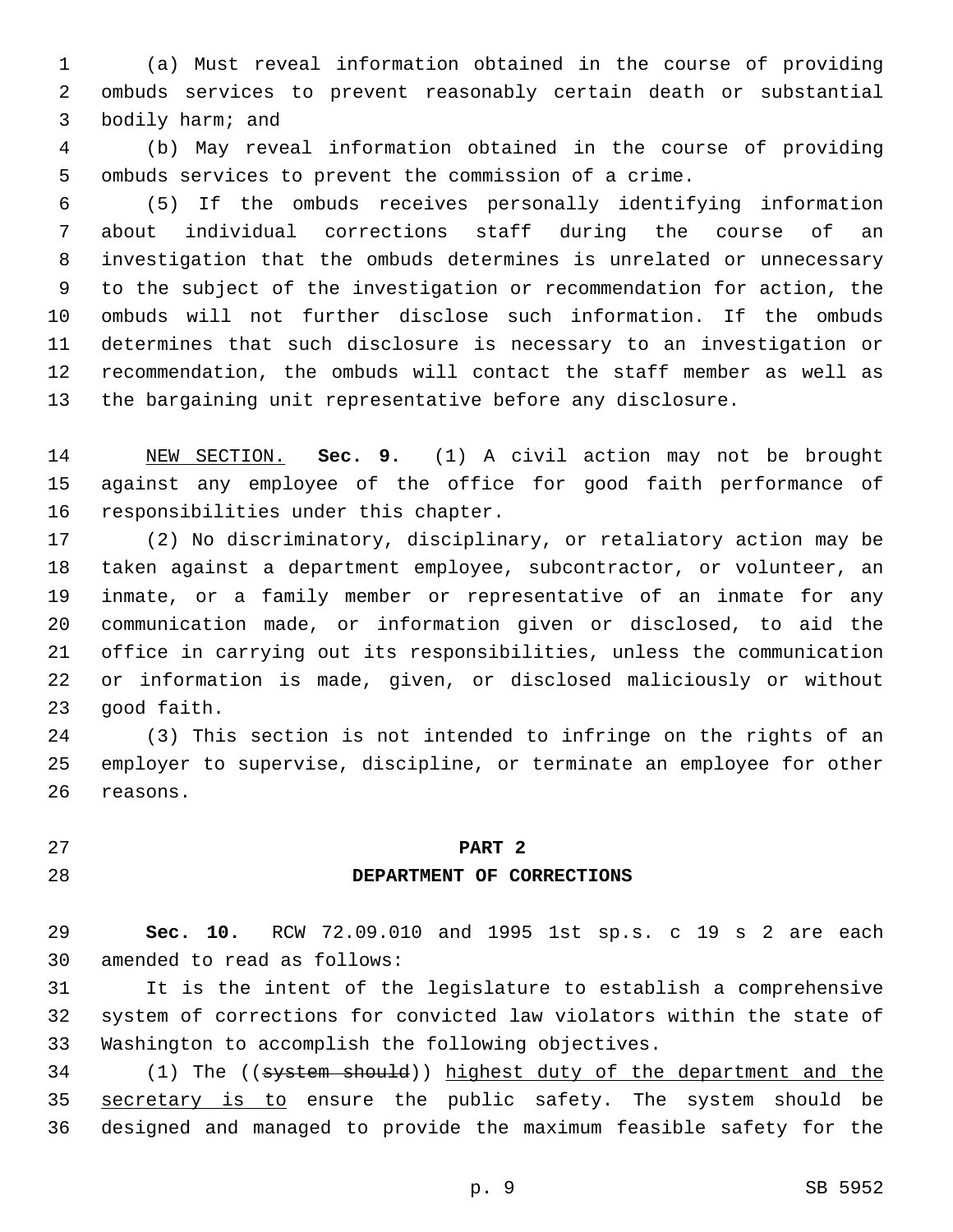persons and property of the general public, the staff, and the 2 inmates.

 (2) The system should punish the offender for violating the laws of the state of Washington. This punishment should generally be 5 limited to the denial of liberty of the offender.

 (3) The system should positively impact offenders by stressing personal responsibility and accountability and by discouraging 8 recidivism.

 (4) The system should treat all offenders fairly and equitably without regard to race, religion, sex, national origin, residence, or 11 social condition.

 (5) The system, as much as possible, should reflect the values of 13 the community including:

 (a) Avoiding idleness. Idleness is not only wasteful but destructive to the individual and to the community.

 (b) Adoption of the work ethic. It is the community expectation that all individuals should work and through their efforts benefit 18 both themselves and the community.

 (c) Providing opportunities for self improvement. All individuals should have opportunities to grow and expand their skills and abilities so as to fulfill their role in the community.

 (d) Linking the receipt or denial of privileges to responsible behavior and accomplishments. The individual who works to improve himself or herself and the community should be rewarded for these efforts. As a corollary, there should be no rewards for no effort.

 (e) Sharing in the obligations of the community. All citizens, the public and inmates alike, have a personal and fiscal obligation in the corrections system. All communities must share in the 29 responsibility of the corrections system.

 (6) The system should provide for prudent management of resources. The avoidance of unnecessary or inefficient public expenditures on the part of offenders and the department is essential. Offenders must be accountable to the department, and the department to the public and the legislature. The human and fiscal resources of the community are limited. The management and use of these resources can be enhanced by wise investment, productive programs, the reduction of duplication and waste, and the joining together of all involved parties in a common endeavor. Since most offenders return to the community, it is wise for the state and the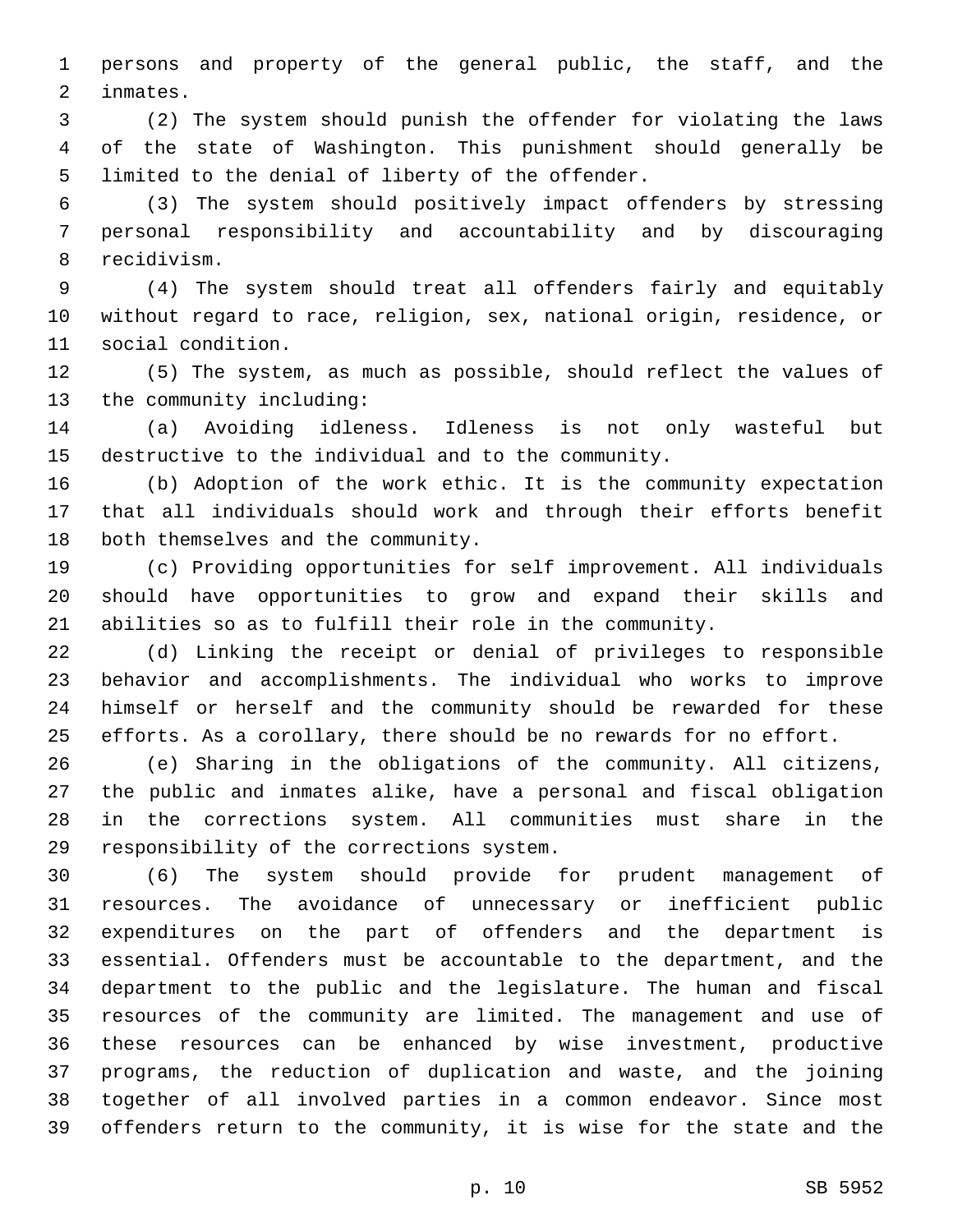communities to make an investment in effective rehabilitation programs for offenders and the wise use of resources.

 (7) The system should provide for restitution. Those who have damaged others, persons or property, have a responsibility to make 5 restitution for these damages.

 (8) The system should be accountable to the citizens of the state. In return, the individual citizens and local units of government must meet their responsibilities to make the corrections 9 system effective.

 (9) The system should meet those national standards which the 11 state determines to be appropriate.

 NEW SECTION. **Sec. 11.** A new section is added to chapter 72.09 13 RCW to read as follows:

 To ensure public safety and the administration of justice, if the department has actual knowledge or reason to believe that a computer calculation error is or has caused an error in the calculation of the release date for any prisoner, the department shall immediately manually calculate the release date of that prisoner as well as the release dates of any similarly sentenced prisoners.

 NEW SECTION. **Sec. 12.** A new section is added to chapter 72.09 21 RCW to read as follows:

 On December 1st of each year, and in compliance with RCW 43.01.036, the department must submit a report to the governor and relevant policy and fiscal committees of the legislature that details any information technology backlog at the department along with specific requirements and plans to address such backlog.

## **PART 3**

#### **JOINT LEGISLATIVE AUDIT AND REVIEW COMMITTEE**

 NEW SECTION. **Sec. 13.** (1) Pursuant to chapter 43.09 RCW, the joint legislative audit and review committee must conduct a performance audit of the information technology and records related units at the department of corrections, including:

 (a) The administrative structure of the units, including whether the units should be restructured to respond efficiently to changes in 35 sentencing laws and other emergent issues;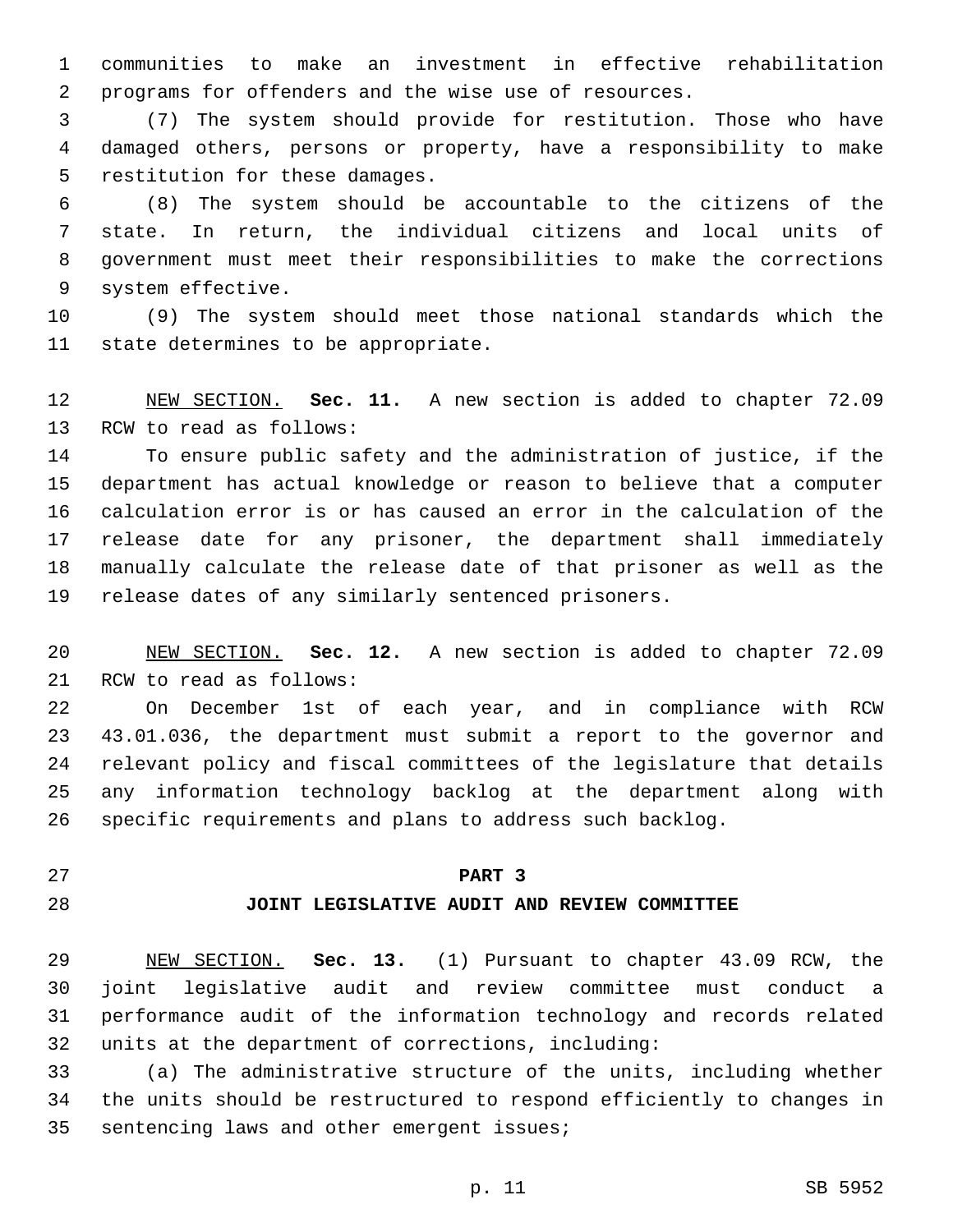(b) The sufficiency of staffing levels and expertise at each of 2 the units; and

 (c) An evaluation of the advance corrections project's impact on workload and staff resources at each of the units.4

 (2) The joint legislative audit and review committee shall report its findings to the governor and relevant policy and fiscal 7 committees of the legislature by December 1, 2018.

# **PART 4 SENTENCING REFORM**

 NEW SECTION. **Sec. 14.** A new section is added to chapter 9.94A 11 RCW to read as follows:

 In consultation with the administrative office of the courts, superior court judges' association, Washington association of prosecuting attorneys, Washington association of criminal defense lawyers, Washington public defender association, and Washington association of county clerks, the department shall develop a mandatory sentencing elements worksheet. The worksheet shall be used to identify and record the elements of the court's order that are required by the department to calculate an offender's confinement term, and community custody term when ordered. The Washington administrative office of the courts must include the mandatory sentencing elements worksheet in a specific section within its felony 23 judgment and sentence forms.

 **Sec. 15.** RCW 9.94A.480 and 2011 1st sp.s. c 40 s 27 are each 25 amended to read as follows:

 (1) A current, newly created or reworked judgment and sentence document for each felony sentencing shall record any and all recommended sentencing agreements or plea agreements and the sentences for any and all felony crimes kept as public records under RCW 9.94A.475 shall contain the clearly printed name and legal signature of the sentencing judge. The judgment and sentence document as defined in this section shall also provide additional space for the sentencing judge's reasons for going either above or below the presumptive sentence range for any and all felony crimes covered as public records under RCW 9.94A.475. In addition, each felony judgment and sentence document must contain in a specific section the mandatory sentencing elements worksheet developed by the department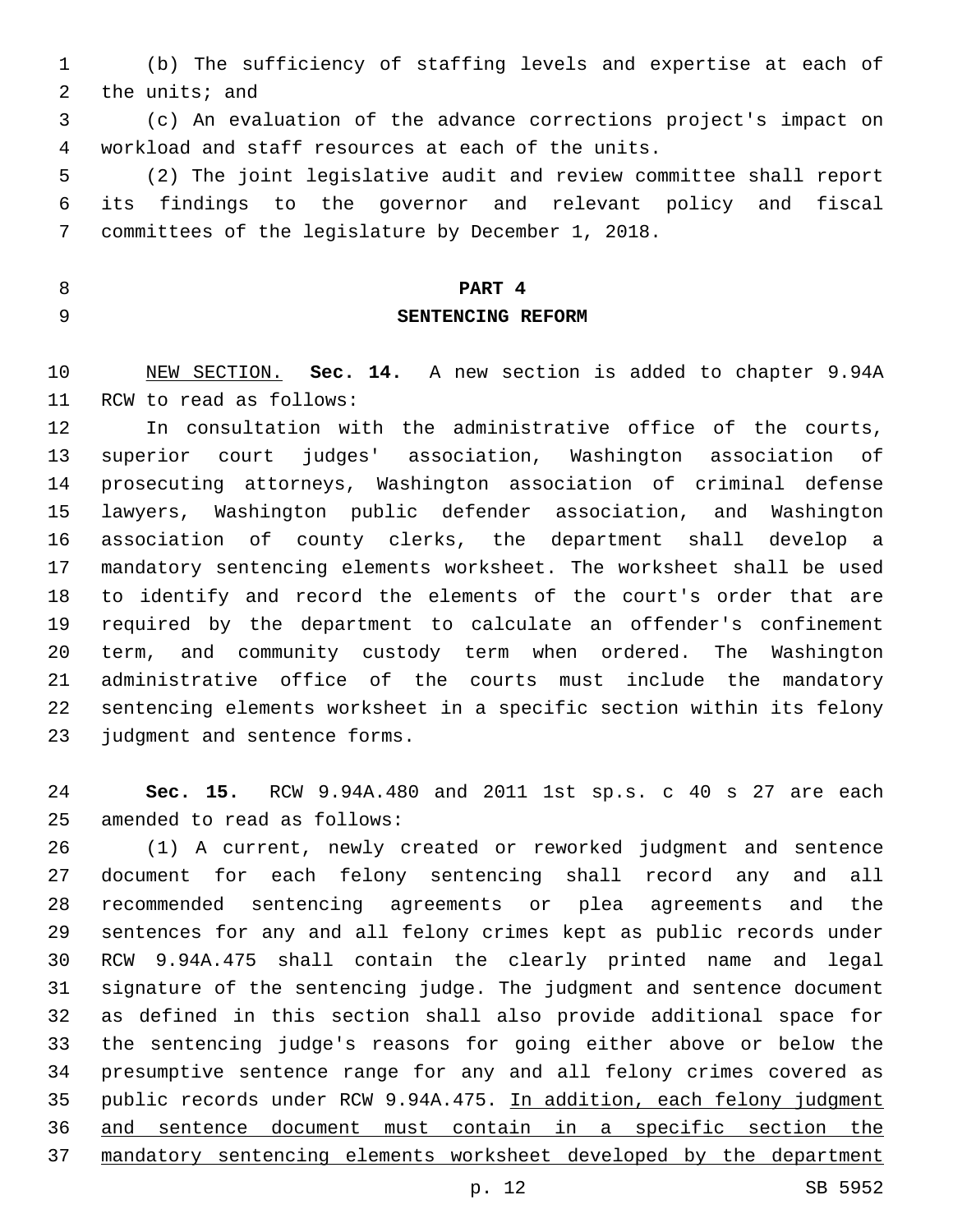1 of corrections in section 14 of this act. Both the sentencing judge and the prosecuting attorney's office shall each retain or receive a completed copy of each sentencing document as defined in this section 4 for their own records.

 (2) The caseload forecast council shall be sent a completed copy of the judgment and sentence document upon conviction for each felony 7 sentencing under subsection (1) of this section.

 (3) If any completed judgment and sentence document as defined in subsection (1) of this section is not sent to the caseload forecast council as required in subsection (2) of this section, the caseload forecast council shall have the authority and shall undertake reasonable and necessary steps to assure that all past, current, and future sentencing documents as defined in subsection (1) of this section are received by the caseload forecast council.

 **Sec. 16.** RCW 9.94A.585 and 2002 c 290 s 19 are each amended to 16 read as follows:

 (1) A sentence within the standard sentence range, under RCW 9.94A.510 or 9.94A.517, for an offense shall not be appealed. For purposes of this section, a sentence imposed on a first-time offender under RCW 9.94A.650 shall also be deemed to be within the standard sentence range for the offense and shall not be appealed.

 (2) A sentence outside the standard sentence range for the offense is subject to appeal by the defendant or the state. The appeal shall be to the court of appeals in accordance with rules 25 adopted by the supreme court.

 (3) Pending review of the sentence, the sentencing court or the court of appeals may order the defendant confined or placed on 28 conditional release, including bond.

 (4) To reverse a sentence which is outside the standard sentence range, the reviewing court must find: (a) Either that the reasons supplied by the sentencing court are not supported by the record which was before the judge or that those reasons do not justify a sentence outside the standard sentence range for that offense; or (b) that the sentence imposed was clearly excessive or clearly too 35 lenient.

 (5) A review under this section shall be made solely upon the record that was before the sentencing court. Written briefs shall not be required and the review and decision shall be made in an expedited manner according to rules adopted by the supreme court.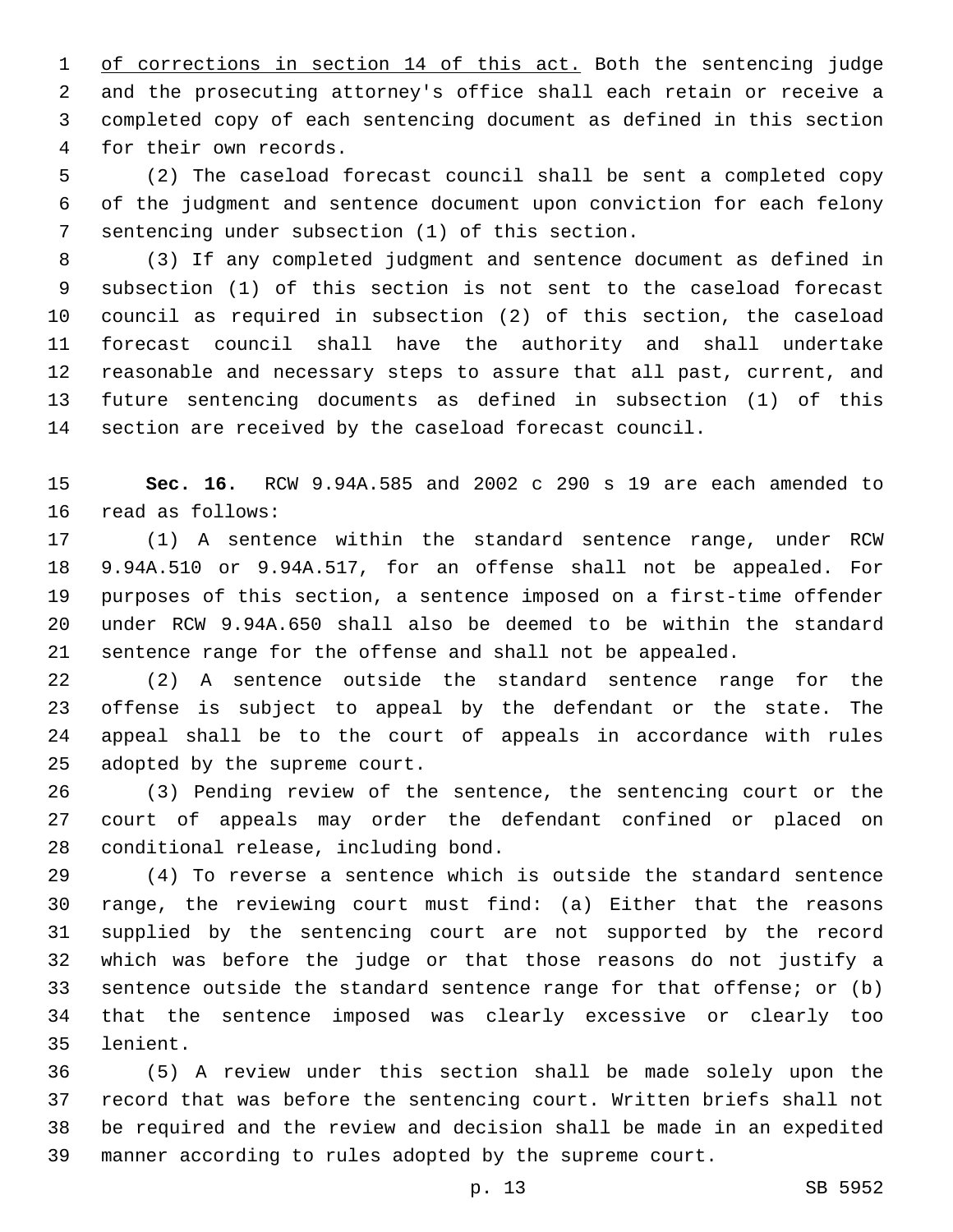(6) The court of appeals shall issue a written opinion in support of its decision whenever the judgment of the sentencing court is reversed and may issue written opinions in any other case where the court believes that a written opinion would provide guidance to sentencing courts and others in implementing this chapter and in developing a common law of sentencing within the state.

 (7) The department may petition for a review of a sentence committing an offender to the custody or jurisdiction of the 9 department. The review shall be limited to errors of law or to address a missing, incomplete, or illegible mandatory sentencing elements section required pursuant to RCW 9.94A.480(1). Such petition shall be filed with the court of appeals no later than ninety days after the department has actual knowledge of terms of the sentence. The petition shall include a certification by the department that all reasonable efforts to resolve the dispute at the superior court level 16 have been exhausted.

 NEW SECTION. **Sec. 17.** (1) Subject to the availability of amounts appropriated for this specific purpose, the sentencing guidelines commission shall contract for the services of one or more external consultants to evaluate the state's sentencing laws and practices. The consultant must have demonstrated experience in conducting significant research studies and demonstrated successful experience in evaluating sentencing systems or practices. The evaluation must include:

 (a) Recommendations for changing and improving sentencing laws 26 and practices to:

(i) Reduce complexity and implementation challenges;

28 (ii) Reduce unwarranted disparity;

(iii) Increase postconviction review;29

30 (iv) Reduce costs to taxpayers;

31 (v) Promote fairness and equity;

 (vi) Reduce unintended and unnecessary impacts on the community; 33 and

 (vii) Achieve the intended purposes of sentencing as set forth in 35 RCW 9.94A.010;

(b) Recommendations for:36

 (i) A phased prospective and retroactive implementation of any 38 proposed changes; and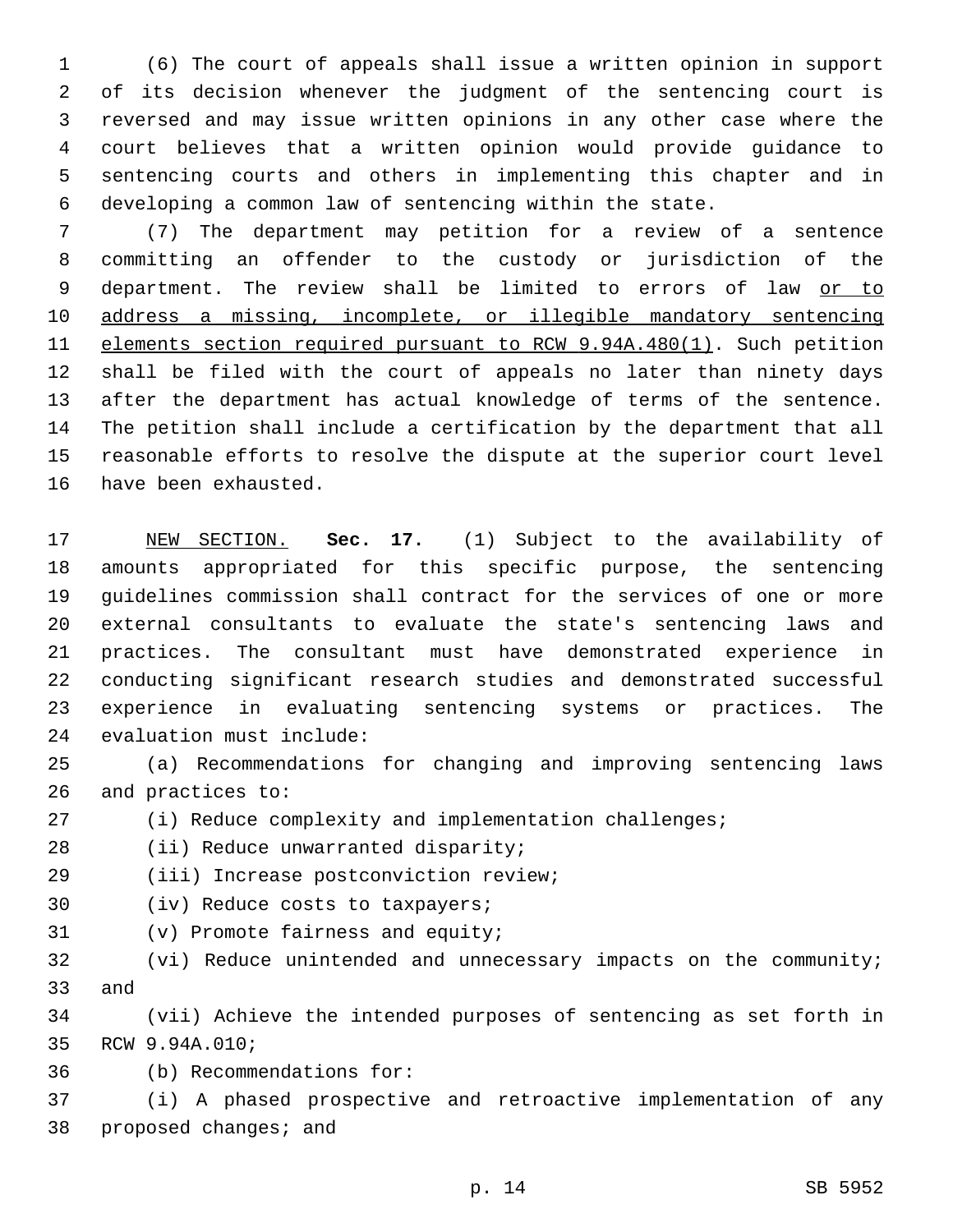(ii) Establishing an ongoing review of sentencing laws and 2 practices; and

3 (c) An assessment of:

(i) Sentence lengths among different categories of offenders;

 (ii) Whether those sentences conform to current research literature on the relationship between sentence lengths and 7 recidivism;

 (iii) Sentencing changes adopted by the legislature since 1981, 9 including frequency, nature, and impact;

 (iv) Disparity in sentencing laws between similarly situated offenders, including the rationale for such disparities;

(v) The impact of the elimination of the parole system; and

 (vi) The state's sentencing laws and practices as compared to 14 other states and other sentencing models.

 (2) The consultant shall work cooperatively with the sentencing guidelines commission members to obtain any additional recommendations or input consistent with the purposes of this section. Recommendations from the sentencing guidelines commission shall be included in the consultant's final report.

 (3) The consultant shall complete its evaluation and submit a report to the commission, the joint legislative task force on criminal sentencing under section 18 of this act, the appropriate committees of the legislature, and the governor by September 1, 2018. The contract for services must include a requirement for three briefings before the legislature to take place during the 2018 interim and 2019 regular legislative session, including for the joint legislative task force on sentencing, the house of representatives, 28 and the senate.

29 (4) This section expires July 1, 2019.

 NEW SECTION. **Sec. 18.** (1) A joint legislative task force to simplify criminal sentencing is established.

 (2) The task force is composed of members as provided in this 33 subsection.

 (a) The president of the senate shall appoint one member from 35 each of the two largest caucuses of the senate.

 (b) The speaker of the house of representatives shall appoint one member from each of the two largest caucuses of the house of 38 representatives.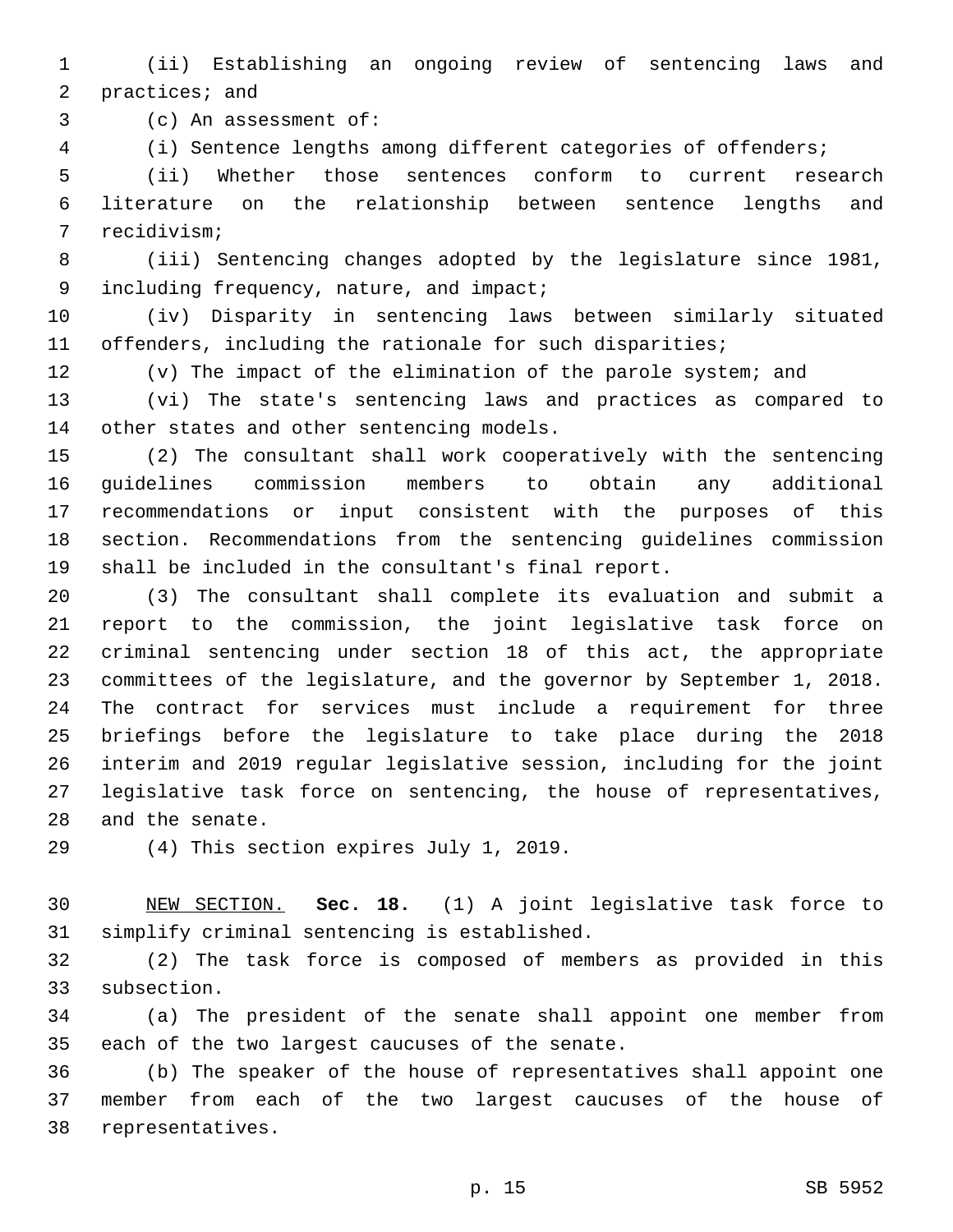- (c) The president of the senate and the speaker of the house of representatives jointly shall appoint members representing the: (i) Washington association of sheriffs and police chiefs; (ii) Washington state patrol;4 5 (iii) Caseload forecast council; (iv) Washington association of prosecuting attorneys; (v) Washington association of criminal defense attorneys or the 8 Washington defender association; (vi) Washington state association of counties;9 10 (vii) Office of the attorney general; (viii) American civil liberties union of Washington; 12 (ix) Sentencing guidelines commission; 13 (x) Department of corrections; 14 (xi) Superior court judges' association; and 15 (xii) Administrative office for the courts. (3) The task force shall review sentencing laws after consideration of the study under section 17 of this act and the consultant's recommendations. The task force shall develop recommendations to reduce sentencing implementation complexities and errors, improve the effectiveness of the sentencing system, and promote public safety. The task force must consider recommendations that: (a) Reduce sentencing complexity while reducing punishment; (b) Reduce sentencing complexity while increasing punishment; and (c) Reduce sentencing complexity and do not either reduce or increase punishment under existing law.26 (4) The legislative membership shall convene the initial meeting 28 of the task force no later than September 2018. (5) The task force shall submit a report, which may include findings, recommendations, and proposed legislation, to the appropriate committees of the legislature by December 1, 2019. (6) Staff support for the task force must be provided by the senate committee services and the house office of program research. (7) Legislative members of the task force are reimbursed for
- travel expenses in accordance with RCW 44.04.120. Nonlegislative members are not entitled to be reimbursed for travel expenses if they are elected officials or are participating on behalf of an employer, governmental entity, or other organization. Any reimbursement for other nonlegislative members is subject to chapter 43.03 RCW.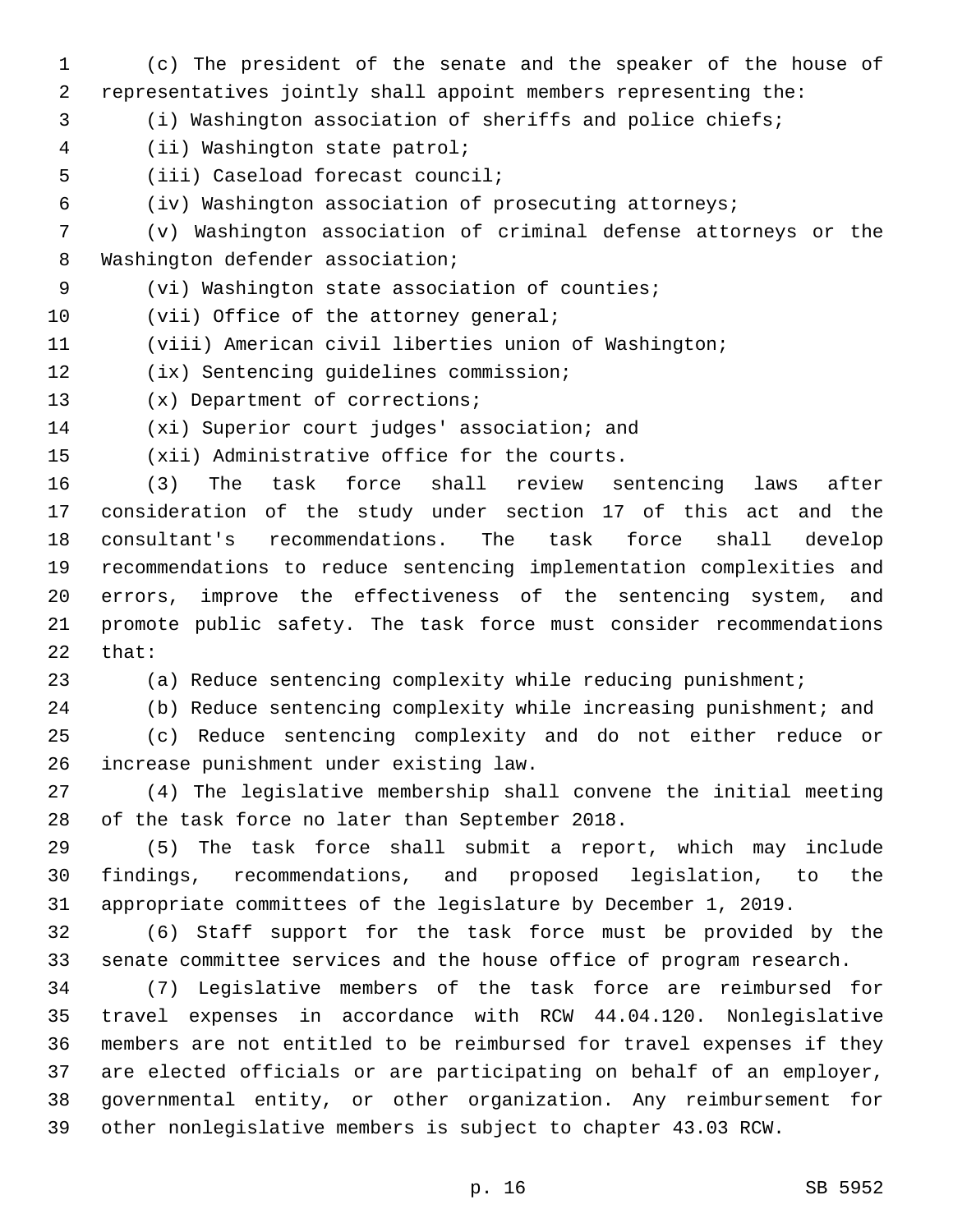(8) The expenses of the task force shall be paid jointly by the senate and the house of representatives. Task force expenditures are subject to approval by the senate facilities and operations committee and the house executive rules committee, or their successor 5 committees.

(9) This section expires July 1, 2020.6

## **PART 5**

#### **GENERAL PROVISIONS**

 **Sec. 19.** RCW 49.60.210 and 2011 1st sp.s. c 42 s 25 are each 10 amended to read as follows:

 (1) It is an unfair practice for any employer, employment agency, labor union, or other person to discharge, expel, or otherwise discriminate against any person because he or she has opposed any practices forbidden by this chapter, or because he or she has filed a charge, testified, or assisted in any proceeding under this chapter.

 (2)(a) It is an unfair practice for a government agency or government manager or supervisor to retaliate against a whistleblower 18 as defined in chapter 42.40 RCW.

 (b) A settlement of any cause of action brought by an employee under this subsection may not contain a provision prohibiting the 21 employee from future work in state government unless the government agency has a significant ongoing concern for the public health, 23 safety, or welfare as a result of the person's future employment.

 (3) It is an unfair practice for any employer, employment agency, labor union, government agency, government manager, or government supervisor to discharge, expel, discriminate, or otherwise retaliate against an individual assisting with an office of fraud and accountability investigation under RCW 74.04.012, unless the individual has willfully disregarded the truth in providing 30 information to the office.

 NEW SECTION. **Sec. 20.** In the contract for the next regularly scheduled performance audit under RCW 42.40.110 following the effective date of this section, the office of financial management must require the audit to review the ability of department of corrections employees to use the state employee whistleblower program. The audit must include findings and recommendations,